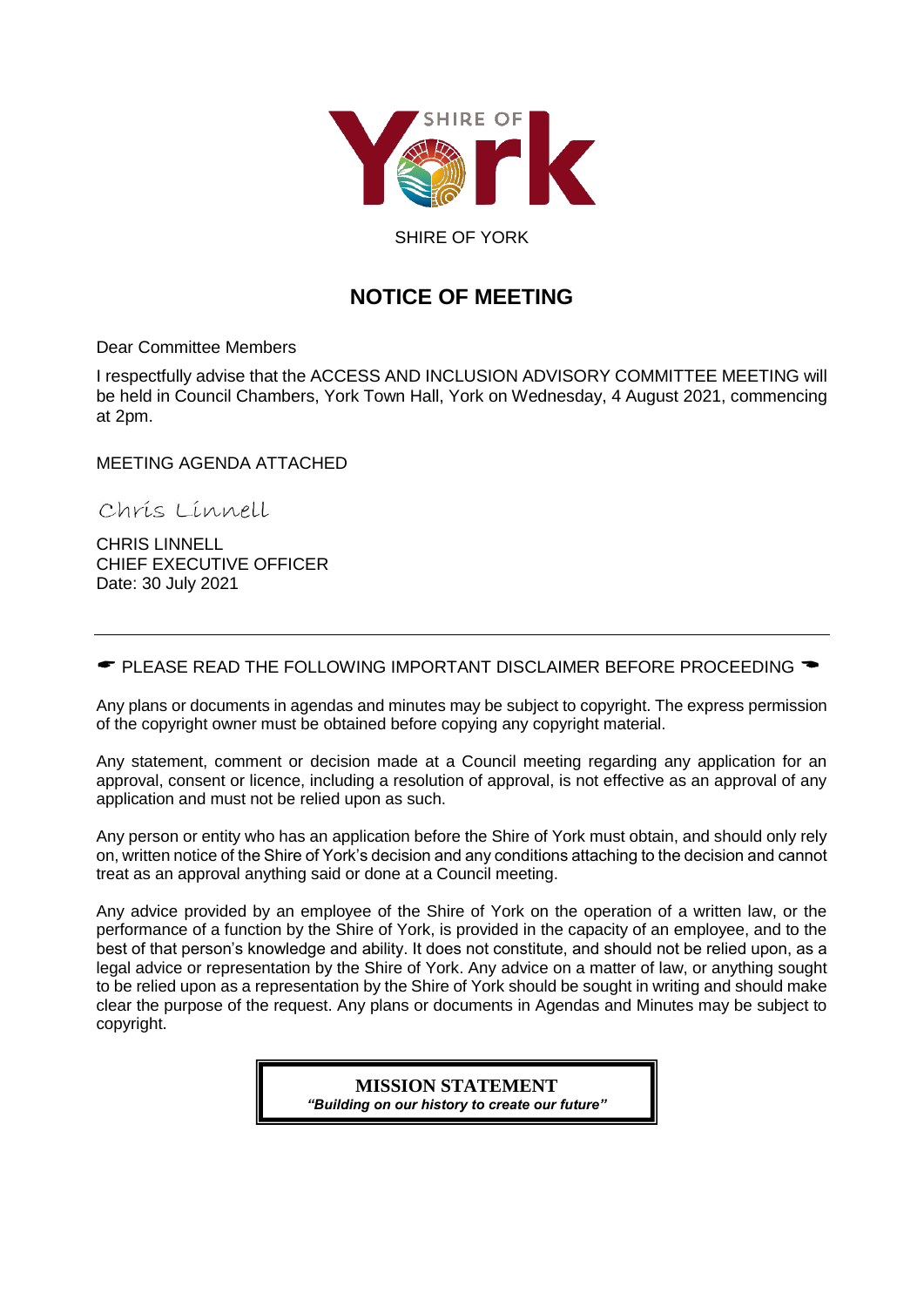# **Order Of Business**

| 1           |                                                                     |  |  |
|-------------|---------------------------------------------------------------------|--|--|
|             | 1.1                                                                 |  |  |
|             | 1.2                                                                 |  |  |
|             | 1.3                                                                 |  |  |
|             | 1.4                                                                 |  |  |
|             | 1.5                                                                 |  |  |
|             | 1.6                                                                 |  |  |
|             | 1.7                                                                 |  |  |
| $\mathbf 2$ |                                                                     |  |  |
|             | 2.1                                                                 |  |  |
|             | 2.2                                                                 |  |  |
|             | 2.3                                                                 |  |  |
|             | 2.4                                                                 |  |  |
| 3           |                                                                     |  |  |
| 4           |                                                                     |  |  |
| 5           |                                                                     |  |  |
| 6           |                                                                     |  |  |
| 7           |                                                                     |  |  |
| 8           |                                                                     |  |  |
| 9           | Business of an Urgent Nature Introduced by Decision of the Meeting7 |  |  |
| 10          |                                                                     |  |  |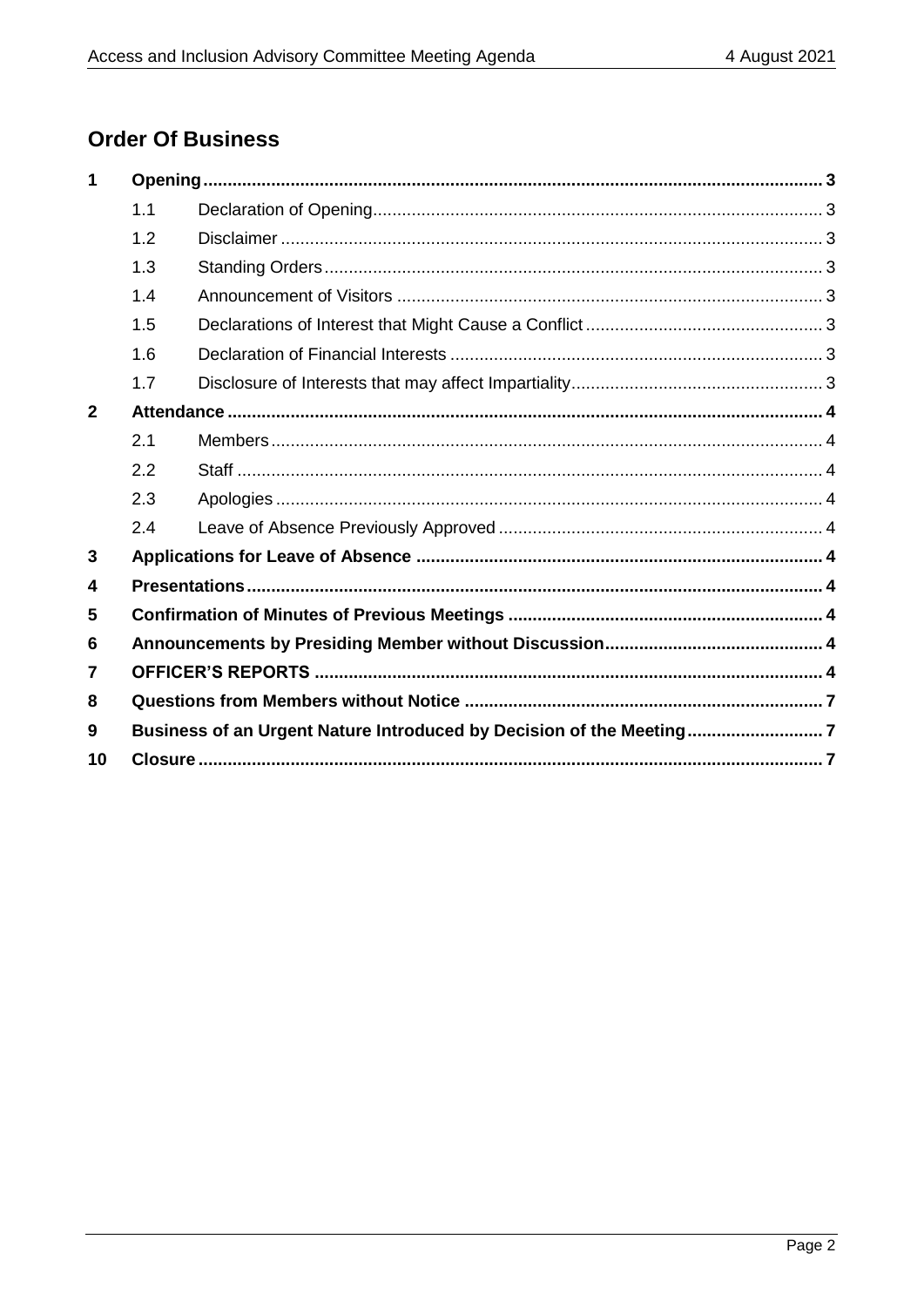The York Shire Council acknowledges the traditional owners of the land on which this meeting will be held.

#### <span id="page-2-0"></span>**1 OPENING**

- <span id="page-2-1"></span>1.1 Declaration of Opening
- <span id="page-2-2"></span>1.2 Disclaimer

The Presiding Member advises the following:

*"I wish to draw attention to the Disclaimer Notice contained within the agenda document and advise members of the public that any decisions made at the meeting today, can be revoked, pursuant to the Local Government Act 1995.*

*Therefore members of the public should not rely on any decisions until formal notification in writing by Council has been received. Any plans or documents in agendas and minutes may be subject to copyright. The express permission of the copyright owner must be obtained before copying any copyright material."*

- <span id="page-2-3"></span>1.3 Standing Orders
- <span id="page-2-4"></span>1.4 Announcement of Visitors
- <span id="page-2-5"></span>1.5 Declarations of Interest that Might Cause a Conflict

Councillors/Staff are reminded of the requirements of s5.65 of the Local Government Act 1995, to disclose any interest during the meeting when the matter is discussed and also of the requirement to disclose an interest affecting impartiality under the Shire of York's Code of Conduct.

| <b>Name</b> | <b>Item No &amp; Title</b> | <b>Nature of Interest</b><br>(and extent, where appropriate) |
|-------------|----------------------------|--------------------------------------------------------------|
|             |                            |                                                              |
|             |                            |                                                              |
|             |                            |                                                              |

#### <span id="page-2-6"></span>1.6 Declaration of Financial Interests

A declaration under this section requires that the nature of the interest must be disclosed. Consequently a member who has made a declaration must not preside, participate in, or be present during any discussion or decision making procedure relating to the matter the subject of the declaration.

Other members may allow participation of the declarant if the member further discloses the extent of the interest and the other members decide that the interest is trivial or insignificant or is common to a significant number of electors or ratepayers.

| <b>Name</b> | <b>Item No &amp; Title</b> | <b>Nature of Interest</b><br>(and extent, where appropriate) |
|-------------|----------------------------|--------------------------------------------------------------|
|             |                            |                                                              |
|             |                            |                                                              |
|             |                            |                                                              |

#### <span id="page-2-7"></span>1.7 Disclosure of Interests that may affect Impartiality

Councillors and staff are required (Code of Conduct), in addition to declaring any financial interest, to declare any interest that might cause a conflict. The member/employee is also encouraged to disclose the nature of the interest. The member/employee must consider the nature and extent of the interest and whether it will affect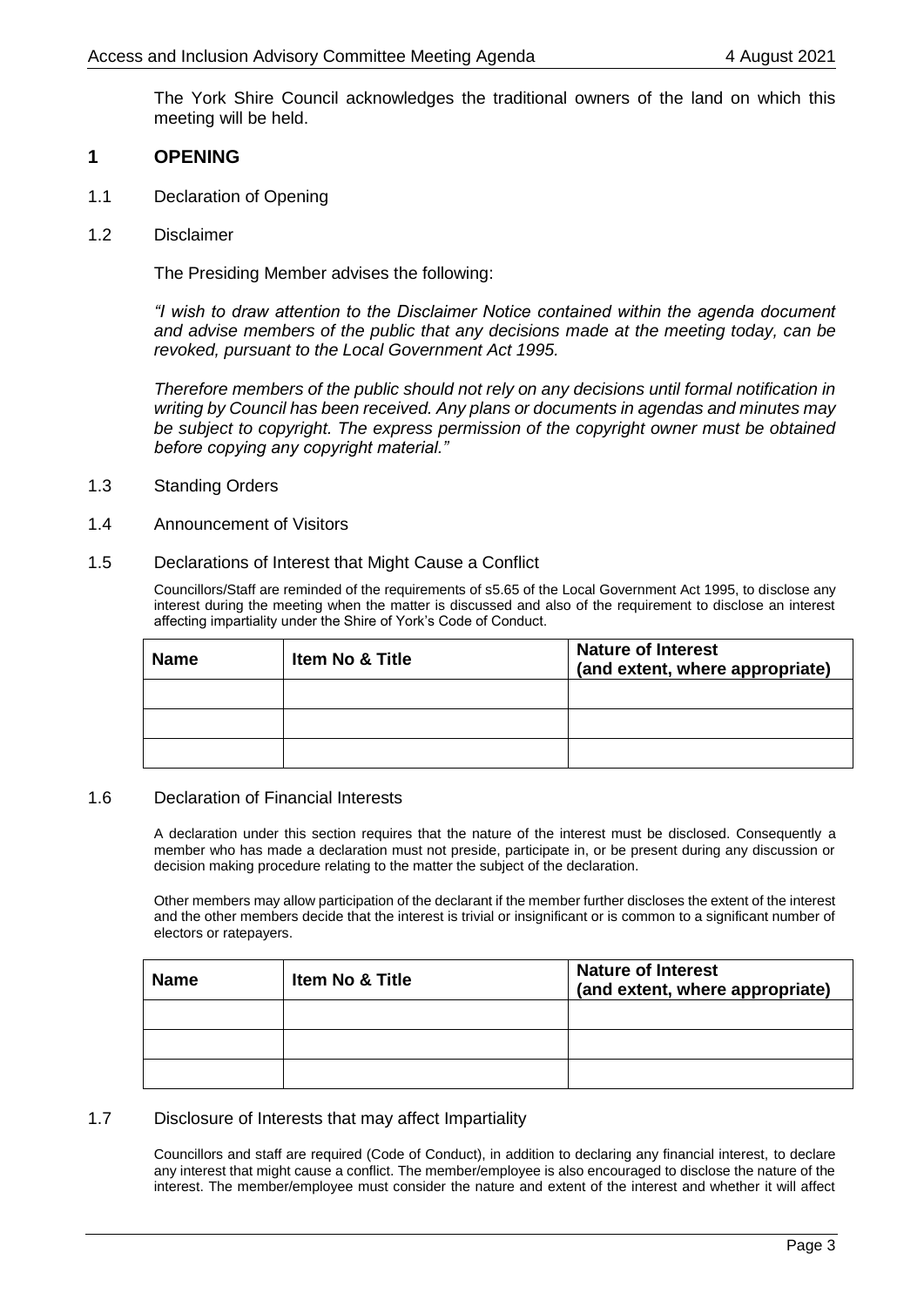their impartiality. If the member/employee declares that their impartiality will not be affected then they may participate in the decision making process.

| <b>Name</b> | <b>Item No &amp; Title</b> | <b>Nature of Interest</b><br>(and extent, where appropriate) |
|-------------|----------------------------|--------------------------------------------------------------|
|             |                            |                                                              |
|             |                            |                                                              |
|             |                            |                                                              |

# <span id="page-3-0"></span>**2 ATTENDANCE**

- <span id="page-3-1"></span>2.1 Members
- <span id="page-3-2"></span>2.2 Staff
- <span id="page-3-3"></span>2.3 Apologies
- <span id="page-3-4"></span>2.4 Leave of Absence Previously Approved

# <span id="page-3-5"></span>**3 APPLICATIONS FOR LEAVE OF ABSENCE**

#### <span id="page-3-6"></span>**4 PRESENTATIONS**

# <span id="page-3-7"></span>**5 CONFIRMATION OF MINUTES OF PREVIOUS MEETINGS**

Access and Inclusion Advisory Committee Meeting – 5 May 2021

**Confirmation** 

That the minutes of the Access and Inclusion Advisory Committee Meeting held on 5 May 2021 be confirmed as a correct record of proceedings.

# <span id="page-3-8"></span>**6 ANNOUNCEMENTS BY PRESIDING MEMBER WITHOUT DISCUSSION**

# <span id="page-3-9"></span>**7 OFFICER'S REPORTS**

7.1 Review of the AIAC Terms of Reference

| <b>File Number:</b>                  | <b>OR.CMA.9.1</b>                                                                                           |  |  |
|--------------------------------------|-------------------------------------------------------------------------------------------------------------|--|--|
| Author:                              | Joanna Bryant, Project Officer                                                                              |  |  |
| <b>Authoriser:</b>                   | Alina Behan, Executive Manager Corporate & Community Services                                               |  |  |
| <b>Previously before</b><br>Council: | <b>Not Applicable</b>                                                                                       |  |  |
| <b>Appendices:</b>                   | Appendix 1: Terms of Reference – proposed amendments<br>1.<br>Appendix 2: Policy E1 - Code of Conduct<br>2. |  |  |

# **NATURE OF COUNCIL'S ROLE IN THE MATTER**

Executive

#### **PURPOSE OF REPORT**

This report presents a review of the Access & Inclusion Advisory Committee's Terms of Reference and suggested amendments.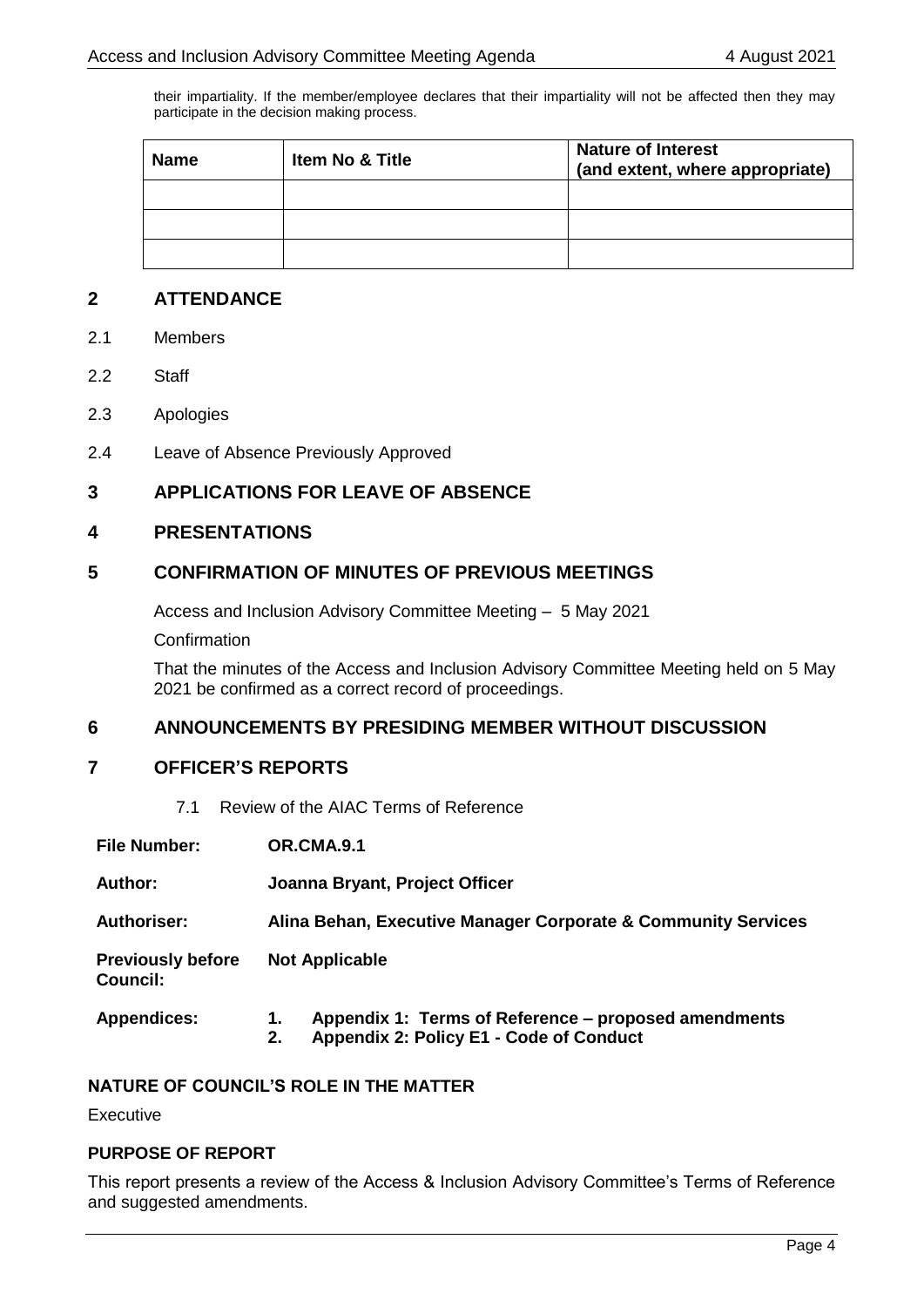# **BACKGROUND**

At the 5 May 2021 Access & Inclusion Advisory Committee meeting the Presiding Member requested a review of the Terms of Reference to ensure they are current and relevant. The Executive Manager agreed to investigate and prepare a report for the August meeting.

# **COMMENTS AND DETAILS**

The Shire of York has developed a Disability Access and Inclusion Plan (DAIP). The *Disability*  **Services Act 1993** requires that agencies undertake public consultation during the development and delivery of their DAIPs. The establishment of an Access & Inclusion Advisory Committee with community membership allows a mechanism for ongoing Community engagement with regard to the delivery and review of the DAIP.

The Access and Inclusion Committee is a Committee of Council established under Part 5 – Division 2 (Subdivision 2) of the *Local Government Act 1995 – Committees and their meetings* with its own discrete Terms of Reference.

The Terms of Reference do not define the conduct expected of Committee Members. The Access and Inclusion Advisory Committee is subject to *Policy E1 - Code of Conduct: Council Members, Committee Members & Candidates* (Appendix 2) as set by Council in accordance with Section 2.7(2) of the *Local Government Act 1995***.** 

The existing Terms of Reference do not define the requirement to attend meetings. Regular attendance at meetings assists with both the continuity of understanding and progressing of issues. As the Committee meets quarterly, Officers recommend that Committee Members are required to attend a minimum of two meetings a year.

If Committee Members fail to meet the minimum attendance requirements, then in accordance with the *Local Government Act 1995***,** *Subdivision Two 5.11 (2)(b), the Shire of York* can remove the person from office. If a quorum can no longer be reached following the removal, the Shire will readvertise to fill the vacancy.

Officers recommend the addition of new clause to provide clarity to committee members around both conduct and attendance requirements as below:

#### **7.3 Reasons for removal of Membership**

In accordance with Section 2.7(2) of the Local Government Act 1995, Council determines the Shire's policies and the Access and Inclusion Advisory Committee is subject to Policy E1 - Code of Conduct: Council Members, Committee Members & Candidates.

Members may be removed from the Access & Inclusion Committee if they do not abide by the general principles to guide the behaviour of committee members listed in the Code of Conduct policy.

Committee Members are required to attend in person a minimum of two meetings per financial year. Members unable to meet this minimum requirement may be removed from the Access & Inclusion Committee.

*Appendix 1: Terms of Reference – proposed amendments* Aug 2021 shows the Terms of Reference including the proposed additional clause 7.3:

#### **OPTIONS**

Option 1: The Committee could recommend Council request the CEO to amend the Terms of Reference as per the proposed revision to clarify the conduct and attendance requirements.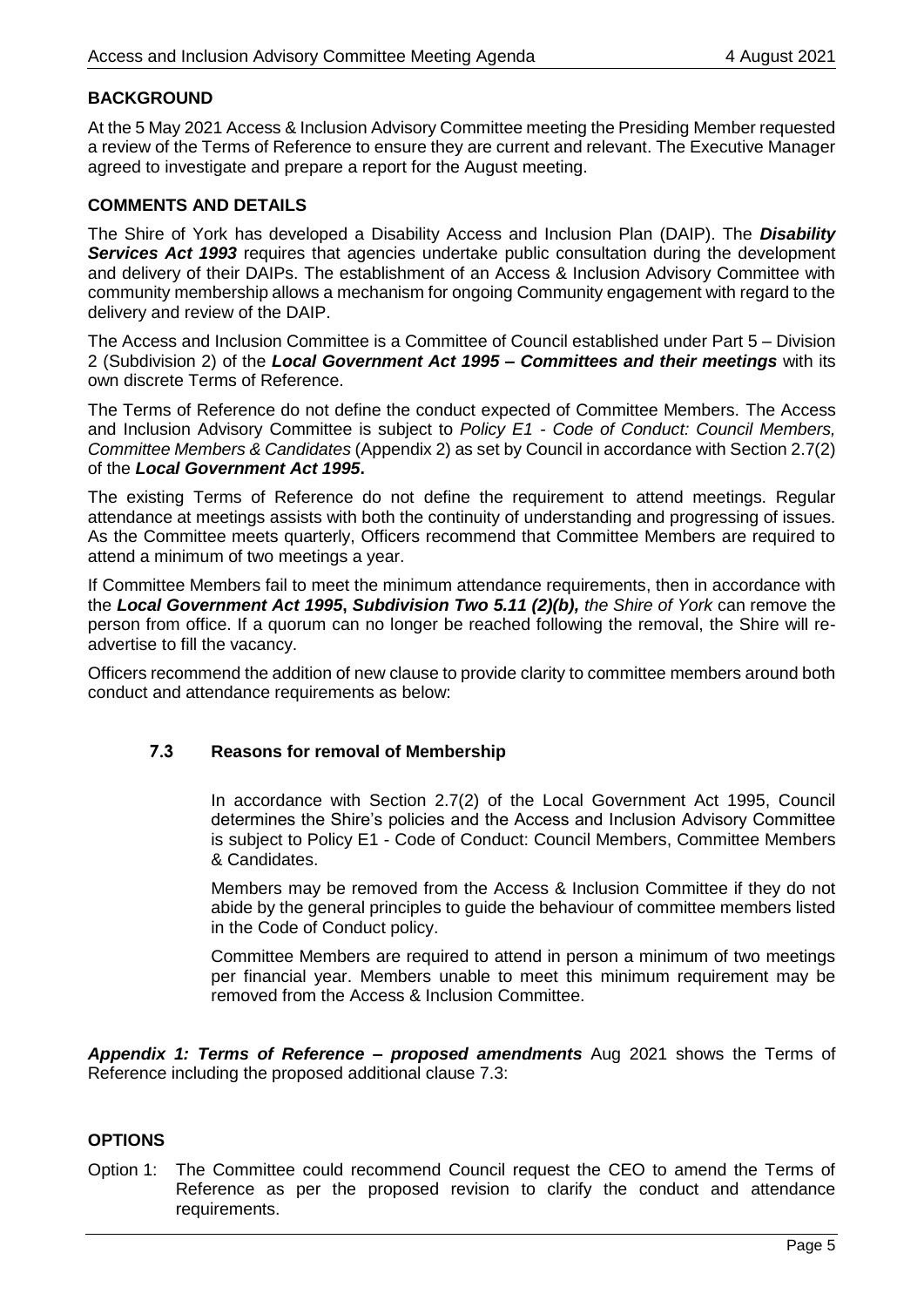Option 2: The Committee could choose not to recommend Council request the CEO to amend the Terms of Reference.

Option 1 is the preferred option

# **IMPLICATIONS TO CONSIDER**

# **Consultative**

Executive Leadership Team

# **Strategic**

Goal 5: Strong Leadership and Governance

To have effective and responsive leadership and governance, where a sense of collective purpose and shared direction combine to work together.

# **Policy Related**

E1 – Code of Conduct – Council Members – Committee Members – Candidates

# **Financial**

N/A

# **Legal and Statutory**

# *Local Government Act 1995*

The Access and Inclusion Committee is established under Part 5 – Division 2 (Subdivision 2) of the *Local Government Act 1995 – Committees and their meetings*. No authority is delegated to the Committee and all recommendations made by the Committee will be brought to Council for decision.

#### **Risk Related**

By enabling consistent external representation to the Committee, it can be considered the level of risk is reduced due to greater transparency and oversight.

#### **Workforce**

N/A

# **VOTING REQUIREMENTS**

#### **Not applicable.**

# **RECOMMENDATION**

That, with regard to the Access & Inclusion Terms of Reference, the Committee recommends that Council;

(a) Request the CEO to amend the Terms of Reference as per the proposed revision to clarify the conduct and attendance requirements.